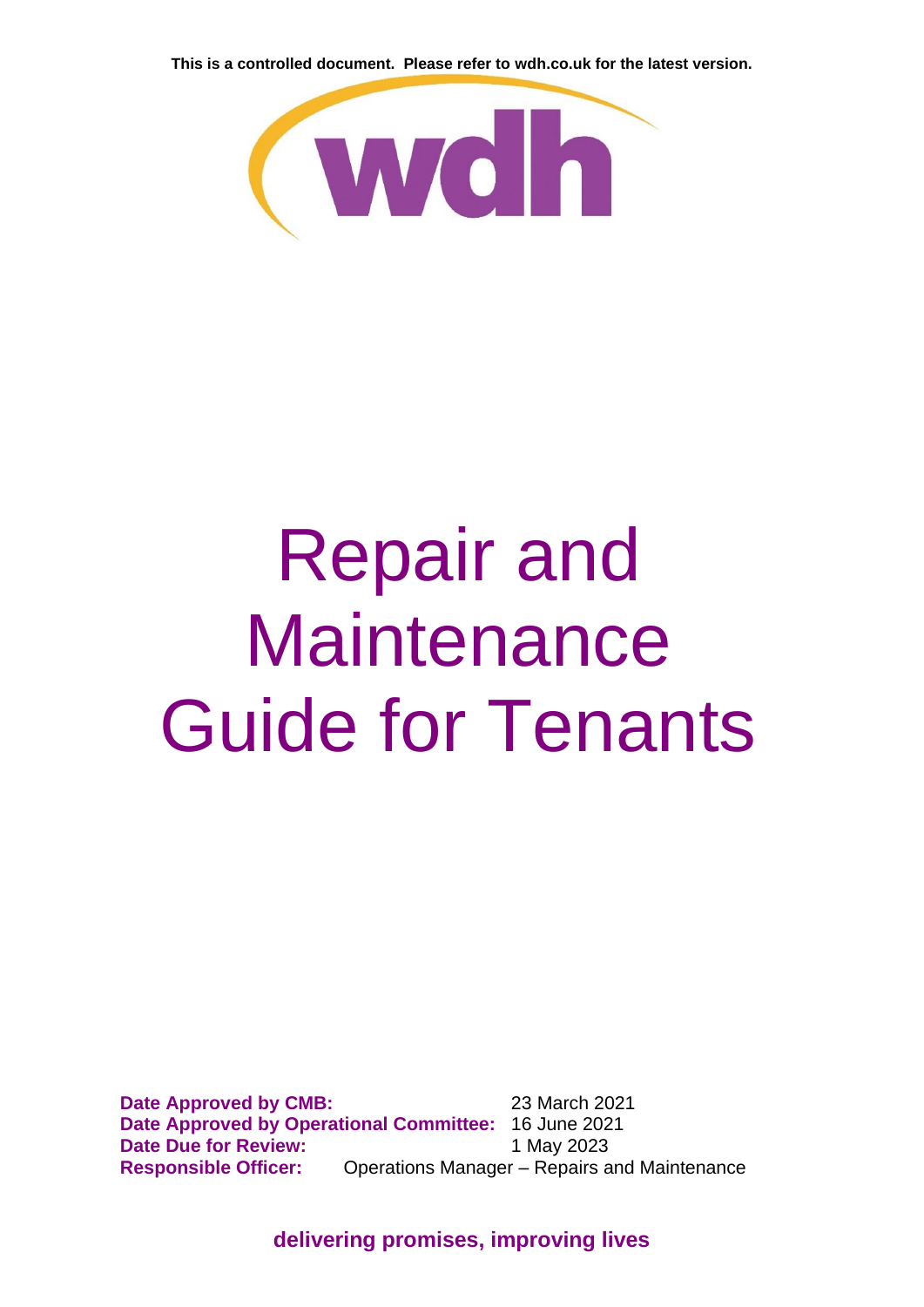| Appendix 1 Repair and maintenance obligations4 |  |
|------------------------------------------------|--|
|                                                |  |
|                                                |  |
|                                                |  |
|                                                |  |
|                                                |  |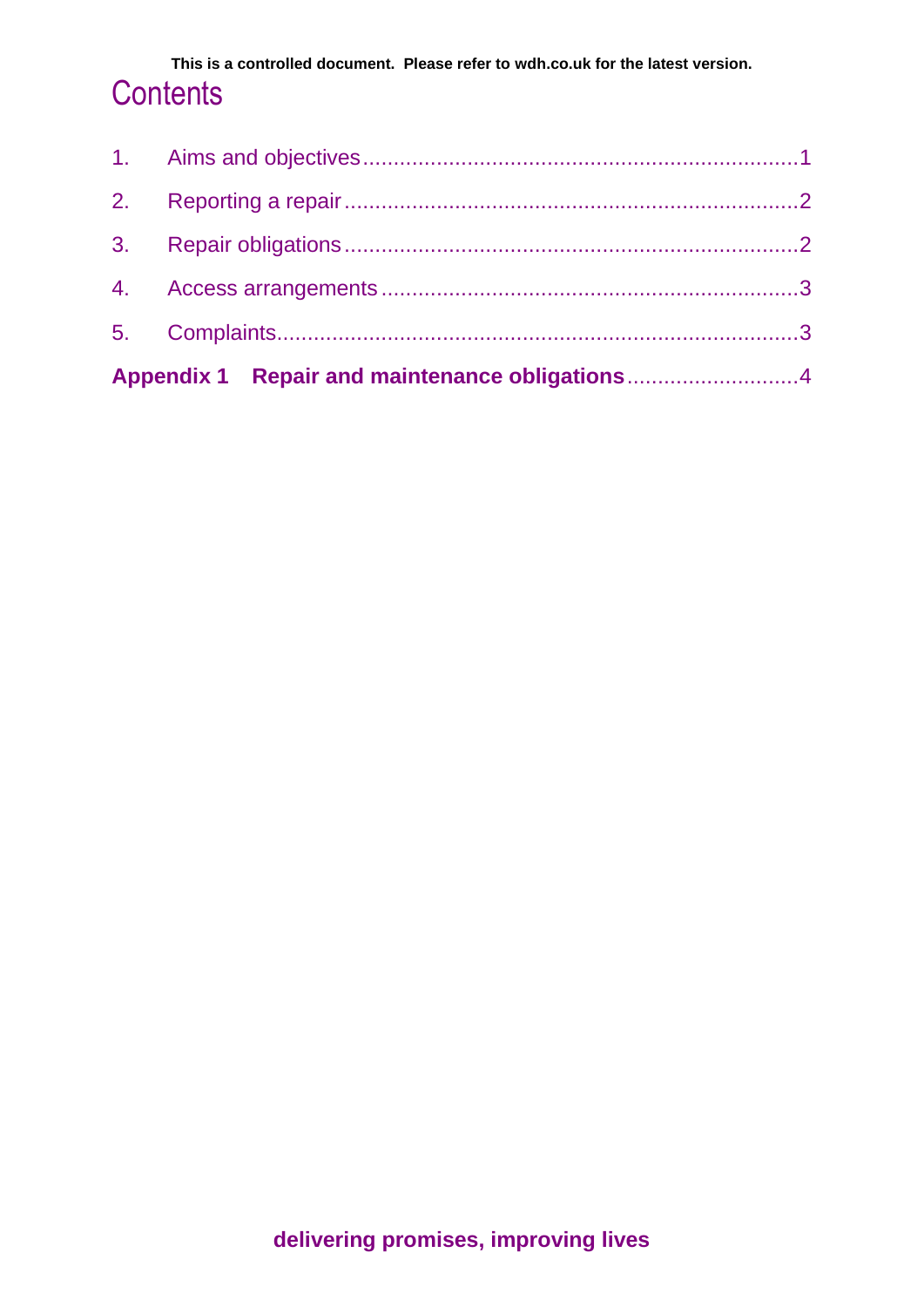### <span id="page-2-0"></span>**1. Aims and objectives**

We aim to provide a first class repair and maintenance service. To do this we will:

- ensure repairs and completed in a prompt, efficient, flexible and value for money approach;
- deliver repairs to a high standard that you are satisfied with;
- provide a friendly and consistent approach to repairs and maintenance;
- aim to complete all repairs right first time with minimum disruption;
- conduct all repairs work in a way that is safe for you, our employees and contractors;
- ensure all external contractors working on our behalf deliver repairs in line with legislation and within company policies, procedures and service standards;
- treat everyone fairly in line with the Equality Act 2010:
- use data from our systems to highlight any specific needs you may have enabling, where possible, to adapt service delivery to meet those needs;
- clearly define our and your repairs responsibilities; and
- provide an emergency repairs service 24 hours a day, every day.

Prior to carrying out your repair, we will:

- send a text message to you detailing the tradesperson's first name and phone number when your repair has been despatched to one of our tradespeople;
- phone you to further diagnose the repair required; and
- arrange a convenient date and time to attend.

While carrying out your repair we will:

- introduce ourselves and show photo identification before entering your home;
- be polite and wear our corporate uniform and the protective equipment:
- explain what work is going to be carried out and inform you of any disruption that might be caused;
- take care that your belongings are protected from damage and dust;
- keep use of your electricity to a minimum where possible;
- keep mess and rubbish to a minimum, making sure it is all removed at the end of the working day or when the job has been completed;
- reconnect your electricity, water and gas supply at the end of each day wherever possible and check these supplies are working correctly; and
- ask if you require any further repairs whilst in attendance and complete where possible.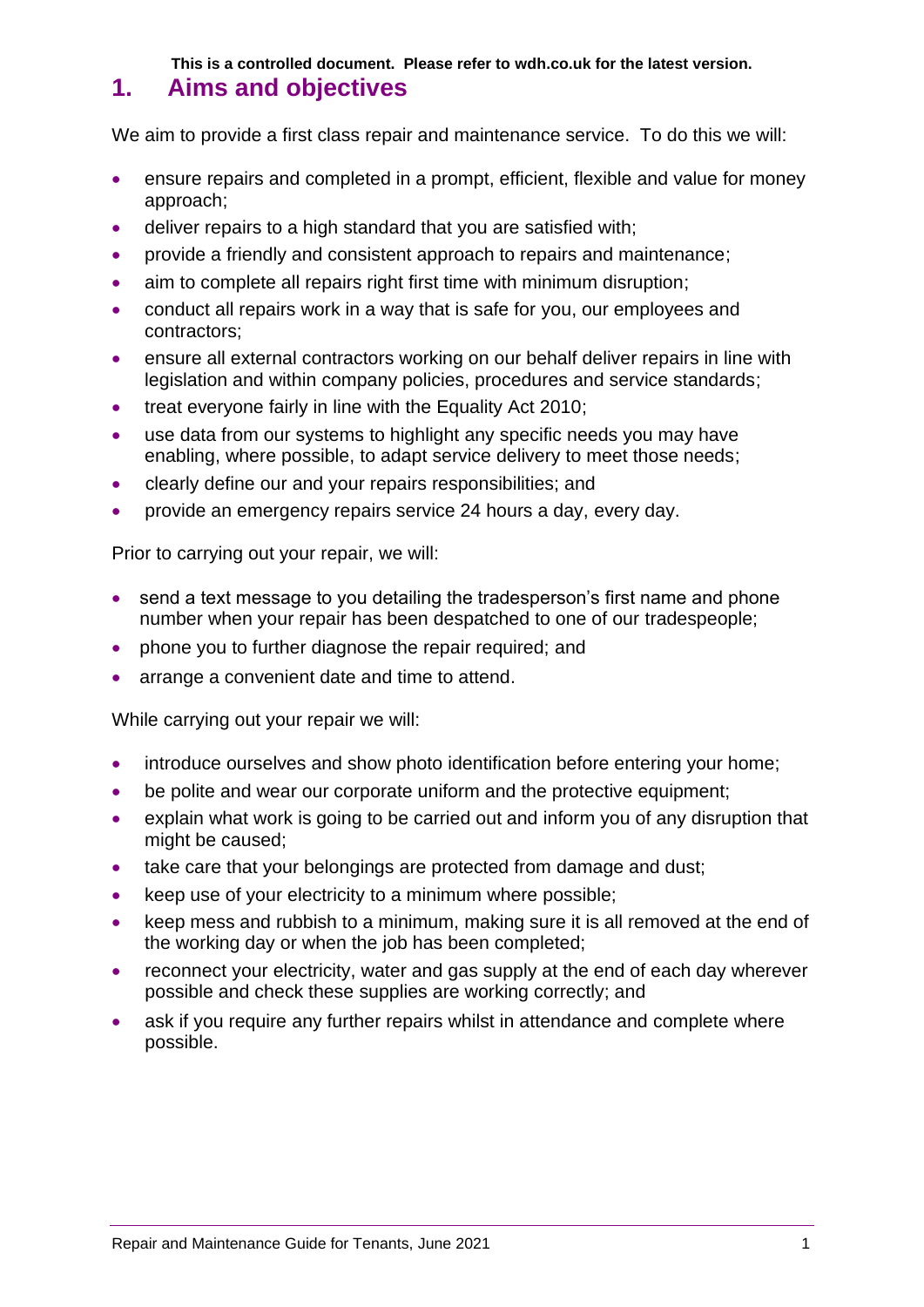## <span id="page-3-0"></span>**2. Reporting a repair**

Before reporting a repair please refer to our website, [wdh.co.uk](https://www.wdh.co.uk/Tenant/FAQ/Category/) to view all tenant self-help repair films. The most common reported repairs have detailed examples on how to 'fix the problem'.

The fastest way to report a repair is using the WDH App which is available to download free through Google Play and Apple's App Store.

Our tenants and leaseholders can also report a repair in the following ways.

- Online through your [tenant online account.](https://www.wdh.co.uk/Tenant/default.aspx) Simply log in and follow the instructions.
- Phone OneCALL on 0345 8 507 507, 24 hours a day, every day.
- Visit one of our service access points or Hubs.

Once your repair has been logged the repair is passed to the most appropriate tradesperson who will call you for a precise diagnosis and to arrange a convenient time to carry out the work. The tradesperson will contact you as soon as possible once the repair has been issued to them but this may not be the same day due to workload demands.

Where applicable you will be kept informed of the progress of the repair by text messages for significant stages of the repair.

If your repair is an emergency, we will try to attend and at least make safe within four hours. We aim to complete other routine (non-emergency) repairs in an average of five days (please note in periods of bad weather conditions these averages may change).

We will work with tenants in a number of ways to continually improve the repair service including, tenant focus groups, service review groups and tenant inspections, in line with published regulatory standards.

# <span id="page-3-1"></span>**3. Repair obligations**

As a landlord, there are lots of repairs in the homes we own that we are responsible for. It is important our tenants also know what kinds of repairs they will have to do themselves.

We are responsible for all repairs to the property structure, gas, plumbing, electrics and any other area where it is identified as a hazard or a risk to health and safety, however recharges may apply when a repair is necessary due to neglect, negligence or wilful damage. Our tenants decorate their own homes and replace fittings, like batteries in heating controls, light bulbs and internal doors.

Where you request a non-standard repair, this work can be carried out but you will be informed the works are rechargeable. Non-standard repairs relating to gas and electricity will be carried out by us and recharged to satisfy health and safety requirements and current legislation.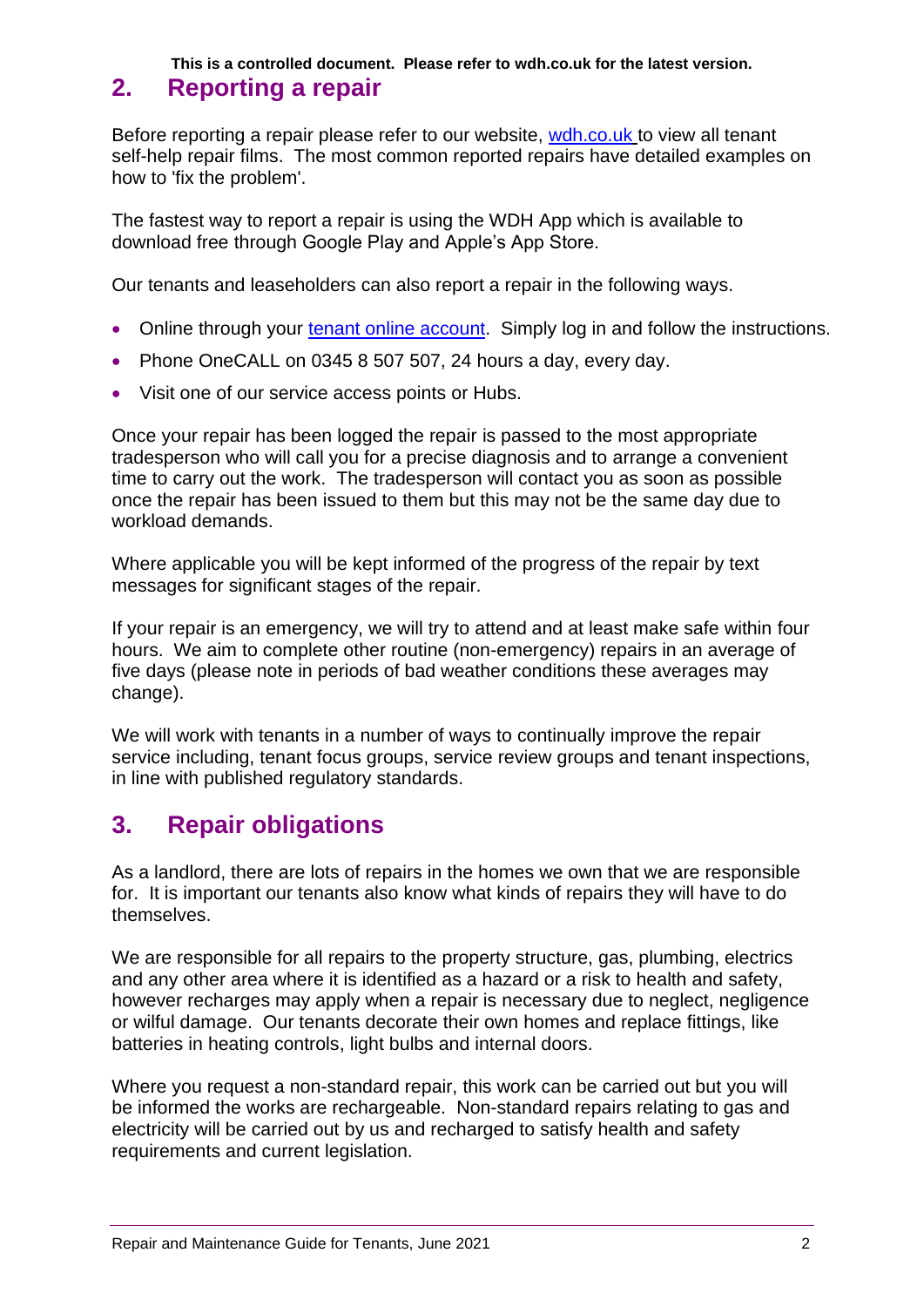**This is a controlled document. Please refer to wdh.co.uk for the latest version.** Please refer to our website [wdh.co.uk](http://www.wdh.co.uk/) for tenants' responsibilities in relation to pest control issues.

The table at Appendix 1 gives details of who is responsible for which repair.

## <span id="page-4-0"></span>**4. Access arrangements**

Our tradespeople will contact you to arrange access but if they are unable to make contact, they will leave a voicemail message or text message, so you are aware that someone has attempted to make access arrangements relating to your repair order.

Our tradespeople will attempt to contact you to arrange access on three occasions but if we receive no response from you, we will contact you through:

- a no access card being posted to your property;
- a no access letter being send to your property; and / or
- an automated text message.

On receipt of a no access correspondence, you will have seven days to contact us regarding your repair order otherwise the repair order will be closed.

Our aim is to attend and complete your repair at a convenient date and time for yourself. Normal operating hours for our repair service is 8 am to 8 pm seven days a week.

## <span id="page-4-1"></span>**5. Complaints**

We want you to be happy with the services you receive. However, sometimes you may feel you want to complain about our service or something you feel we have done or failed to do. You can complain in a variety of ways such as:

- online using our [complaints form;](https://www.wdh.co.uk/ContactUs/Feedback.aspx?type=3)
- by emailing onecall@wdh.co.uk:
- by letter; to any of our [service access points;](http://www.wdh.co.uk/ContactUs/)
- by calling OneCALL on 0345 8 507 507; or
- in person at any of our service access points or Hubs.

Alternatively further information can be found on our [website.](http://www.wdh.co.uk/Tenant/FAQ/SearchResults.aspx?QID=385)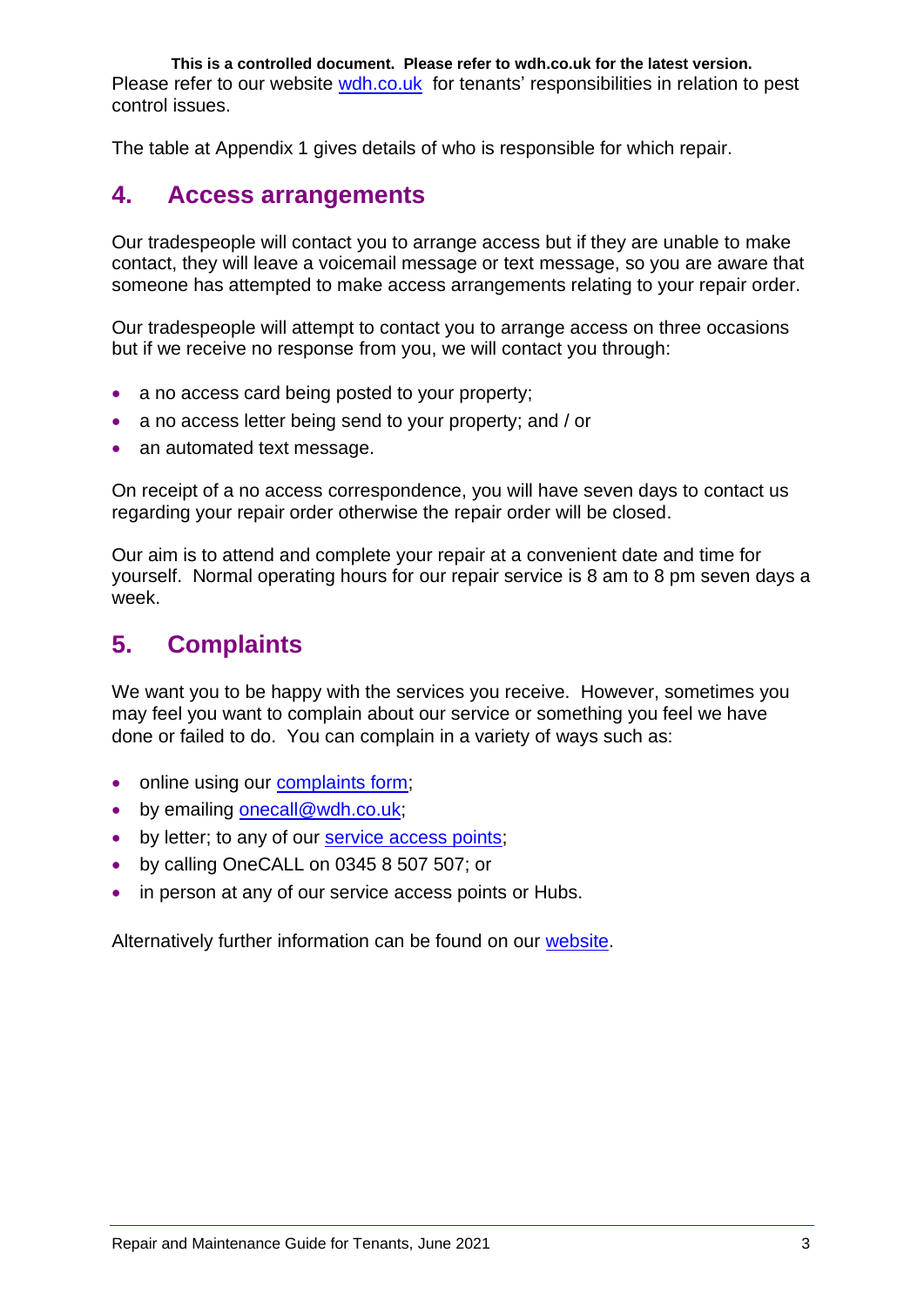## <span id="page-5-0"></span>**This is a controlled document. Please refer to wdh.co.uk for the latest version. Appendix 1 Repair and maintenance obligations**

| <b>Repair request</b>                                                                                                                                                                 | <b>WDH</b><br>responsible | <b>Tenant</b><br>responsible            |
|---------------------------------------------------------------------------------------------------------------------------------------------------------------------------------------|---------------------------|-----------------------------------------|
| <b>Communal areas</b>                                                                                                                                                                 |                           |                                         |
| Dustbins and the removal of household rubbish                                                                                                                                         |                           | $\checkmark$                            |
| Shared areas such as lifts, stairs, rubbish chutes and<br>communal TV aerials                                                                                                         | $\checkmark$              |                                         |
| Replacement or extra key fobs for communal door<br>entry systems                                                                                                                      |                           | $\checkmark$                            |
| Door entry systems for shared areas                                                                                                                                                   | $\checkmark$              |                                         |
| Driveways and shared driveways *                                                                                                                                                      | $\checkmark$              | $\checkmark$                            |
| <b>Roof</b>                                                                                                                                                                           |                           |                                         |
| Chimney and stacks                                                                                                                                                                    | $\checkmark$              |                                         |
| Roof structure and coverings                                                                                                                                                          | $\checkmark$              |                                         |
| Guttering, rainwater pipes and clips                                                                                                                                                  | $\checkmark$              |                                         |
| Fascia's and soffits                                                                                                                                                                  | $\checkmark$              |                                         |
| <b>Walls and canopies</b>                                                                                                                                                             |                           |                                         |
| External walls and rendering                                                                                                                                                          | $\checkmark$              |                                         |
| Foundations                                                                                                                                                                           | $\checkmark$              |                                         |
| Concrete canopies over doors or windows                                                                                                                                               | ✓                         |                                         |
| Rendering to property                                                                                                                                                                 | ✓                         |                                         |
| <b>Windows and doors</b>                                                                                                                                                              |                           |                                         |
| Window frames, external sills, ironmongery and locks if<br>damage is fair wear and tear (tenants' responsibility if<br>damage is caused by any misuse including accidental<br>damage) |                           |                                         |
| Damaged glazing                                                                                                                                                                       |                           | $\checkmark$                            |
| Security chains, key safes and spy holes                                                                                                                                              |                           | Refer to<br>Target<br>Hardening<br>team |
| Internal timber, UPVC or tile windowsill (unless affected<br>by rot or woodworm)                                                                                                      |                           | ✓                                       |
| Internal doors and associated ironmongery (unless<br>affected by rot or woodworm)                                                                                                     |                           | ✓                                       |
| External doors, frames, locks, ironmongery, other<br>boards and threshold strips caused by fair wear and<br>tear                                                                      | ✓                         |                                         |
| Provision of additional door locks                                                                                                                                                    |                           | ✓                                       |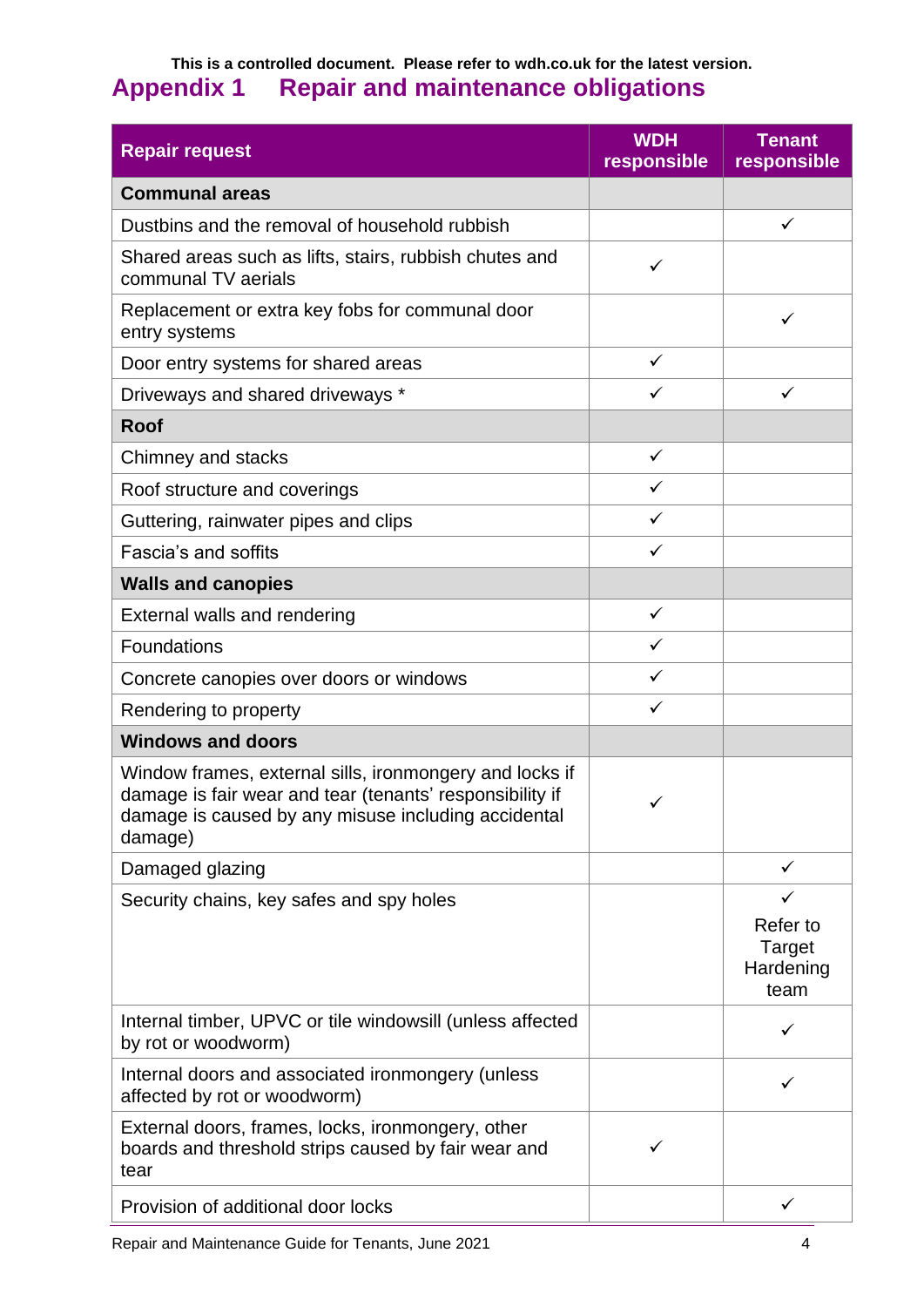| <b>Repair request</b>                                                                                | <b>WDH</b><br>responsible                    | <b>Tenant</b><br>responsible |
|------------------------------------------------------------------------------------------------------|----------------------------------------------|------------------------------|
| New or replacement keys                                                                              |                                              | ✓                            |
| Locked out of a property                                                                             |                                              | ✓                            |
| <b>Pipes and drains</b>                                                                              |                                              |                              |
| Soil and vent pipes and clips                                                                        | $\checkmark$                                 |                              |
| Clearing blocked gulley grids                                                                        |                                              | $\checkmark$                 |
| Clearing gulley's **                                                                                 |                                              | $\checkmark$                 |
| Blocked drains (affecting one property only)                                                         | $\checkmark$                                 |                              |
| Blocked drains (affecting more than one property)                                                    | OneCALL<br>to refer to<br>Yorkshire<br>Water |                              |
| Inspection chambers                                                                                  | ✓                                            |                              |
| <b>Gardens and boundaries</b>                                                                        |                                              |                              |
| Work carried out to gardens and flooded gardens<br>(unless caused by an underground leak)            |                                              | ✓                            |
| Garden walls if built by us **                                                                       | ✓                                            |                              |
| Front fencing and gates (unless off street parking)                                                  | ✓                                            |                              |
| Dividing and rear fencing and gates (unless it leads<br>directly to a hazard such as a main road) ** |                                              | ✓                            |
| Pathways and steps which provide main access to the<br>front and back door of the property           | ✓                                            |                              |
| Paved areas and steps that were provided at the point<br>of tenancy **                               | ✓                                            |                              |
| Washing lines and posts (except in communal areas or<br>part of an independent living scheme)        |                                              |                              |
| Replacement or repairs to sheds we provided on new<br>build sites                                    | ✓                                            |                              |
| <b>Garages and outbuildings</b>                                                                      |                                              |                              |
| Garages or outbuildings if provided by us at the point of<br>tenancy                                 | ✓                                            |                              |
| Locked out of a garage (unless lock is faulty)                                                       |                                              |                              |
| Providing additional keys to garages                                                                 |                                              |                              |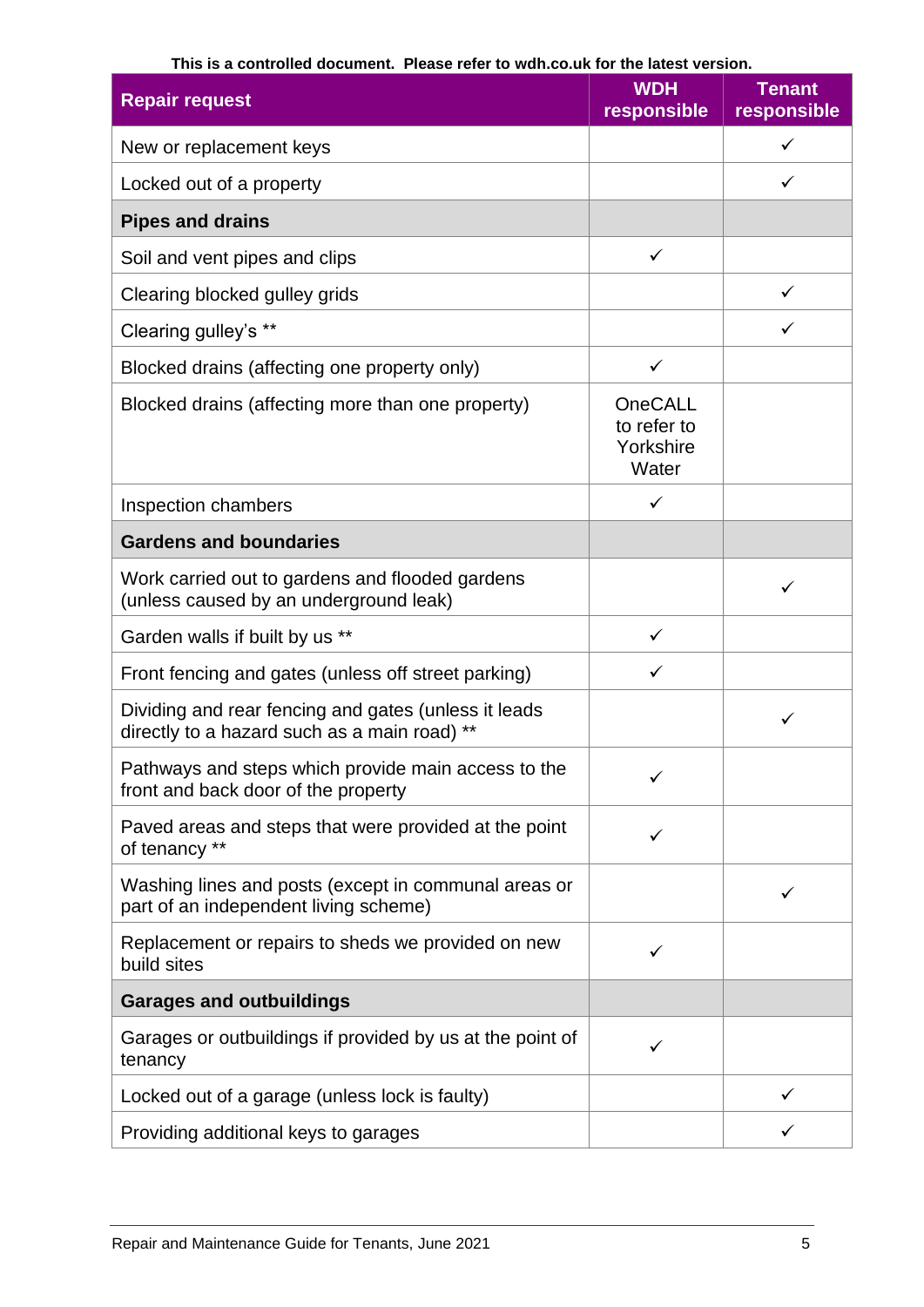| <b>Repair request</b>                                                                                                                                               | <b>WDH</b><br>responsible | <b>Tenant</b><br>responsible |
|---------------------------------------------------------------------------------------------------------------------------------------------------------------------|---------------------------|------------------------------|
| <b>Walls</b>                                                                                                                                                        |                           |                              |
| Structural walls inside a property                                                                                                                                  | $\checkmark$              |                              |
| Major plaster repairs                                                                                                                                               | $\checkmark$              |                              |
| Minor repairs to plasterwork for example small holes<br>and cracks (less than 5 mm)                                                                                 |                           | ✓                            |
| Wall tiles to match existing as closely as possible<br>where damage due to fair wear and tear                                                                       | $\checkmark$              |                              |
| Skirting boards, picture rails, battens (unless affected<br>by rot or woodworm)                                                                                     |                           | ✓                            |
| <b>Floors</b>                                                                                                                                                       |                           |                              |
| Concrete floors (not including floor tiles)                                                                                                                         | $\checkmark$              |                              |
| Vinyl fitted by WDH as part of the improvement work                                                                                                                 |                           | ✓                            |
| Floorboards and joists but not including laminate<br>flooring                                                                                                       | ✓                         |                              |
| <b>Fireplaces</b>                                                                                                                                                   |                           |                              |
| Fireplace and surround if fitted by us                                                                                                                              | $\checkmark$              |                              |
| <b>Staircase</b>                                                                                                                                                    |                           |                              |
| Staircase, banister and handrails                                                                                                                                   | ✓                         |                              |
| <b>Bathroom</b>                                                                                                                                                     |                           |                              |
| Bath panels (unless damaged by us while carrying out<br>a repair - replacement may not match existing suite)                                                        |                           |                              |
| Slatted shelving to airing cupboard                                                                                                                                 |                           |                              |
| Internal pipe work boxing**                                                                                                                                         |                           |                              |
| <b>Kitchen</b>                                                                                                                                                      |                           |                              |
| Kitchen cupboards, drawers, door catches, hinges and<br>handles where damage is fair wear and tear (tenants'<br>responsibility if damage is not fair wear and tear) | ✓                         |                              |
| Worktops where damage is fair wear and tear (tenants'<br>responsibility if damage is not fair wear and tear and<br>replacement may not match existing worktops)**   | ✓                         |                              |
| Cookers that were provided installed and connected to<br>the electricity supply by WDH at the point of tenancy**                                                    |                           |                              |
| <b>Electrical items</b>                                                                                                                                             |                           |                              |
| Electrical wiring sockets and light fittings where fitted by<br><b>us</b>                                                                                           |                           |                              |
| Hard wired smoke or carbon monoxide alarms                                                                                                                          | ✓                         |                              |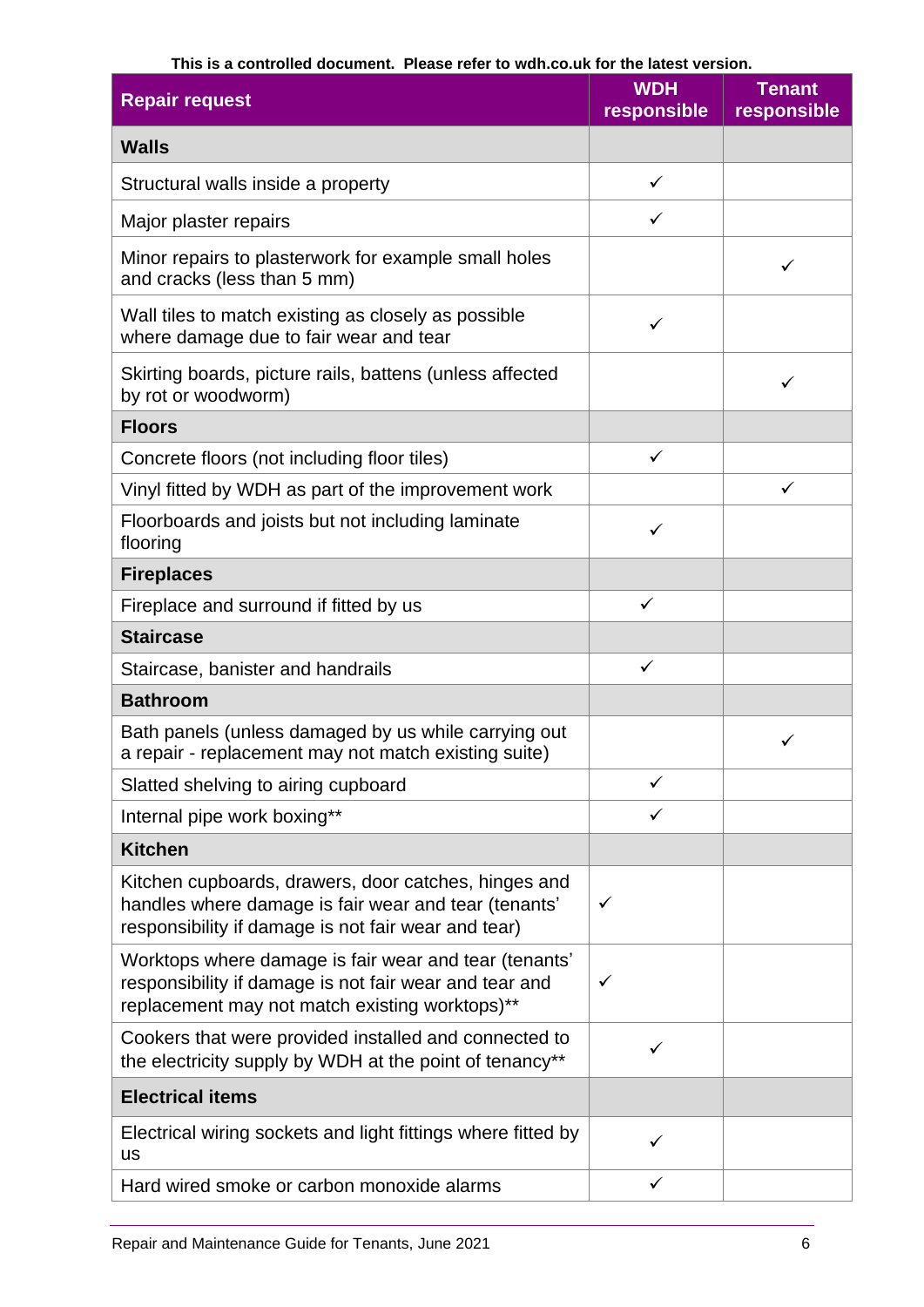| <b>Repair request</b>                                                                                                    | <b>WDH</b><br>responsible | <b>Tenant</b><br>responsible |
|--------------------------------------------------------------------------------------------------------------------------|---------------------------|------------------------------|
| Plugs on tenant's appliances                                                                                             |                           | ✓                            |
| Electrical consumer units (fuse box)                                                                                     | $\checkmark$              |                              |
| Electric storage heaters (if installed by us)**                                                                          | ✓                         |                              |
| Electric fires (if installed by us)**                                                                                    | ✓                         |                              |
| Immersion heaters                                                                                                        | ✓                         |                              |
| Extractor fans (if installed by us)**                                                                                    | ✓                         |                              |
| Electric shower unit (if installed by us)**                                                                              | $\checkmark$              |                              |
| <b>Plumbing</b>                                                                                                          |                           |                              |
| Water service pipes (from boundary to stop tap /<br>SureStop) overflow pipes and water tanks                             | ✓                         |                              |
| Blocked toilet, sinks, bath and hand basin waste pipes<br>where the tenant has previously tried to clear the<br>blockage | ✓                         |                              |
| Taps, stop taps, SureStops and wheel valves                                                                              | $\checkmark$              |                              |
| Sink units and hand basins where damage is not fair<br>wear and tear**                                                   |                           | ✓                            |
| Toilet flushing mechanism                                                                                                | ✓                         |                              |
| Toilet seats (we will supply one on start of tenancy<br>only)                                                            |                           | ✓                            |
| Bath or shower trays (where supplied and installed by<br>$US)$ **                                                        | ✓                         |                              |
| Sink and bath plugs and chains**                                                                                         |                           | $\checkmark$                 |
| Bath seals and two rows of splash back tiles                                                                             |                           |                              |
| Kitchen sink seals and two rows of splash back tiles                                                                     | $\checkmark$              |                              |
| Boxing in of new or existing pipe work if damaged<br>caused by us                                                        | ✓                         |                              |
| Gas                                                                                                                      |                           |                              |
| Gas pipe work inside the property                                                                                        | $\checkmark$              |                              |
| Supply of gas and gas meters                                                                                             |                           | $\checkmark$                 |
| Annual gas servicing of appliances                                                                                       | $\checkmark$              |                              |
| Gas fires (if supplied and installed by us)**                                                                            | ✓                         |                              |
| Topping up the heating systems, water pressure and<br>bleeding radiators**                                               | ✓                         |                              |
| Radiants for gas fires**                                                                                                 | ✓                         |                              |
| <b>Gas water heaters</b>                                                                                                 | ✓                         |                              |
| Radiator valves, time clocks and thermostats                                                                             | ✓                         |                              |
| <b>Gas boilers</b>                                                                                                       | $\checkmark$              |                              |